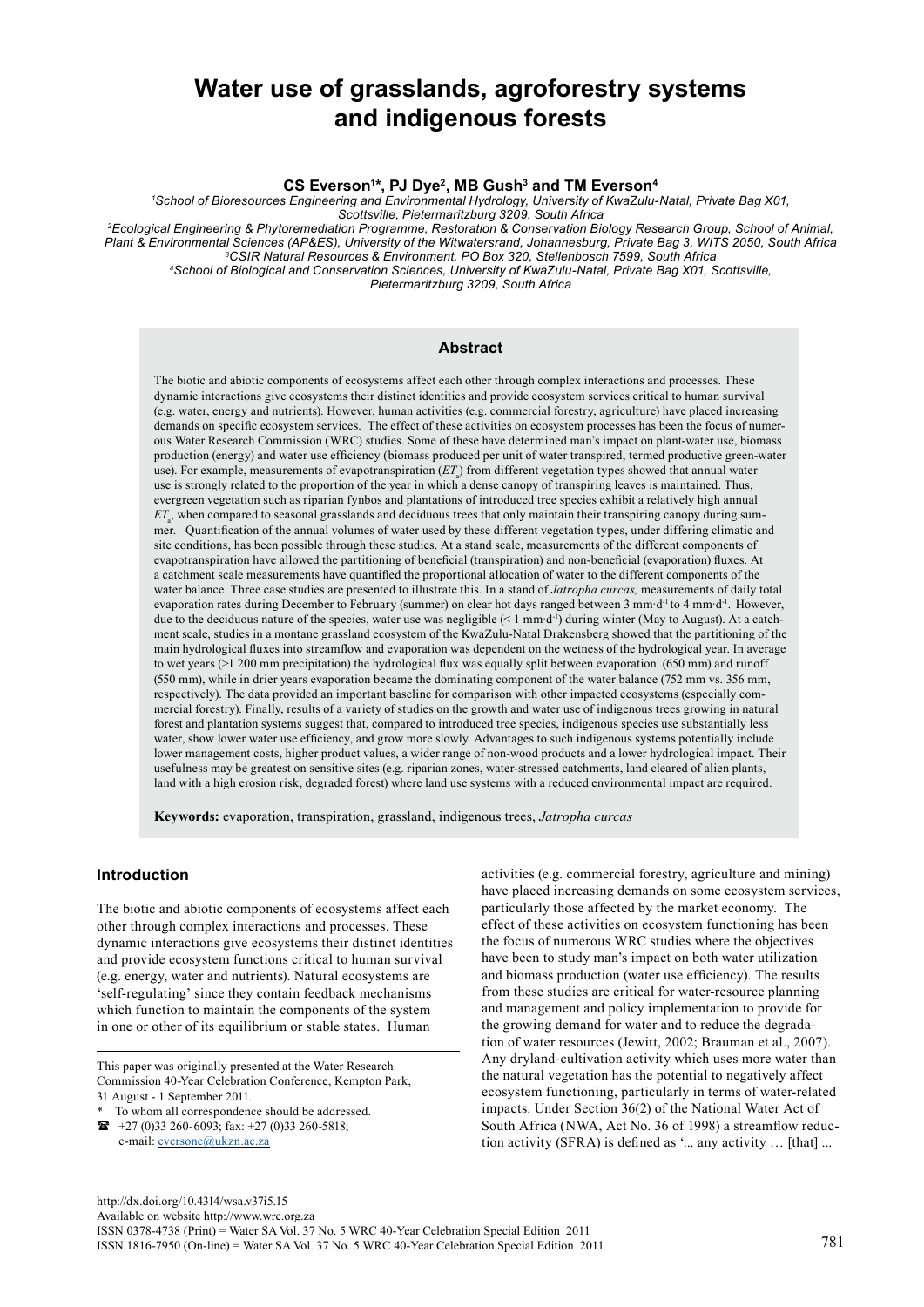*Figure 1 Daily streamflow (+ values), total evaporation (- values) and rainfall for the 1993-94 hydrological year at Cathedral Peak catchment VI*



is likely to reduce the availability of water in a watercourse to the Reserve, to meet international obligations, or to other water users significantly.' Plantation forestry with introduced trees is (rightly or wrongly) currently the only declared SFRA in South Africa (Dye and Versfeld, 2007). There is an urgent need to assess the water use impacts of not only current, but also of any future land use changes involving the wide-scale cultivation of other crops.

So, while work continues on improving our understanding of the water use of existing vegetation types in South Africa, attention has also been given to crops likely to be more extensively cultivated in future, especially where significant knowledge gaps in terms of water use exist. These knowledge gaps are of particular concern in a dry country such as South Africa, where total evaporation from vegetation accounts for the greatest loss of water from catchments. Accurate estimates of water use are fundamental to gaining a good understanding of the hydrological impacts of a specific plant species or vegetation type. Where large-scale changes in vegetation cover are proposed, this aspect becomes particularly important because the differences in total evaporation between the current and the proposed vegetation ultimately translate into changes in available streamflow from that catchment (Le Maitre et al., 2007a; Le Maitre et al., 2007b; Jewitt, 2006). Consequently, largescale changes in land use could have significant hydrological implications if the water use of the introduced species were significantly different to that of the vegetation it would replace. To understand the effect of changing land use on water also requires knowledge of the natural 'baseline' vegetation where the concept of incremental water use has been developed in South Africa. In this paper we focus on 3 important land uses where detailed water use studies have been undertaken in WRC projects.

## **Grassland water use**

The major catchment areas for South Africa's water resources are covered by natural grasslands which occupy approximately 29% (350 000 km2 ) of the country (SANBI, 2011). These areas have a relatively cool climate, and have an annual rainfall of between 600 mm·yr<sup>1</sup> and 1 200 mm·yr<sup>1</sup>. These areas coincide with the afforestation zones for introduced commercial tree species, whose site requirements for growth are mostly limited by the availability of soil water. Given that the total area under introduced commercial tree species in South Africa in 2008 was 1.23 x 106 ha (mainly in the high-rainfall grassland catchment areas of Mpumalanga and KwaZulu-Natal) and combined with the continued and growing demand for timber (Godsmark, 2009), there can be no doubt that afforestation will have a further impact on the country's already scarce water supplies. Most of the research

into predicting hydrological change due to afforestation has been to quantify the water use of the introduced tree species. Very little research has been directed at determining the water use of natural communities. To quantify the effects of afforestation and agriculture, it is necessary to have information on the evaporation losses from natural vegetation to provide a management baseline.

Traditionally, estimates of water use of vegetation in gauged catchments are made by determining the difference between precipitation and streamflow. However, these estimates are not precise enough to enable accurate predictions of water yield from hydrological models, and they ignore intra-annual variability. Since the water use (total evaporation) of mixed seasonal grasslands in high rainfall areas is largely energy-dependent, quantification of the surface-energy budget is the best approach for measuring the evaporation component of the catchment water balance. In addition, this approach allows for a better understanding of the hydrological processes involved. In the first of the WRC-funded studies highlighted in this paper (Everson et al., 1998), the Bowen ratio energy balance technique was used to measure the water use of a grassland catchment. This was the first long-term study (5 years) in South Africa in which all the components of the catchment water balance (rainfall, streamflow, evaporation and soil-water storage) were routinely measured simultaneously. The aim of this study was to identify and quantify the principal factors (meteorological, plant and soil) controlling the processes of water loss in montane grasslands. Total evaporation was measured using the Bowen ratio energy balance technique and compared to evaporation estimated from annual precipitation and discharge data (Fig. 1). Results showed that in normal years precipitation is equally split between evaporation and streamflow. In dry years evaporation is the dominant component of the water balance. The data were used to develop equations to calculate annual streamflow and evaporation from the ratio of precipitation to potential evaporation (Everson, 2000).

The average annual evaporation over the 5-year study period was 695 mm·yr-1. Mean annual rainfall was 1 299  $mm·yr<sup>-1</sup>$  and therefore approximately 54% of the annual rainfall was evaporated back into the atmosphere and was not available for streamflow generation. The low variation in evaporation, irrespective of the high variability in rainfall, indicates that in the KwaZulu-Natal Drakensberg energy and not soil moisture is the main factor limiting evaporation. Low-rainfall years  $($  100 mm·yr<sup>-1</sup>) were generally associated with high incoming radiation  $(> 6\ 150\ M\text{J} \cdot \text{m}^{-2})$  (Everson, 2000). The value of these baseline data lies in its usefulness in quantifying the effects of potential land use changes (e.g. afforestation or agriculture).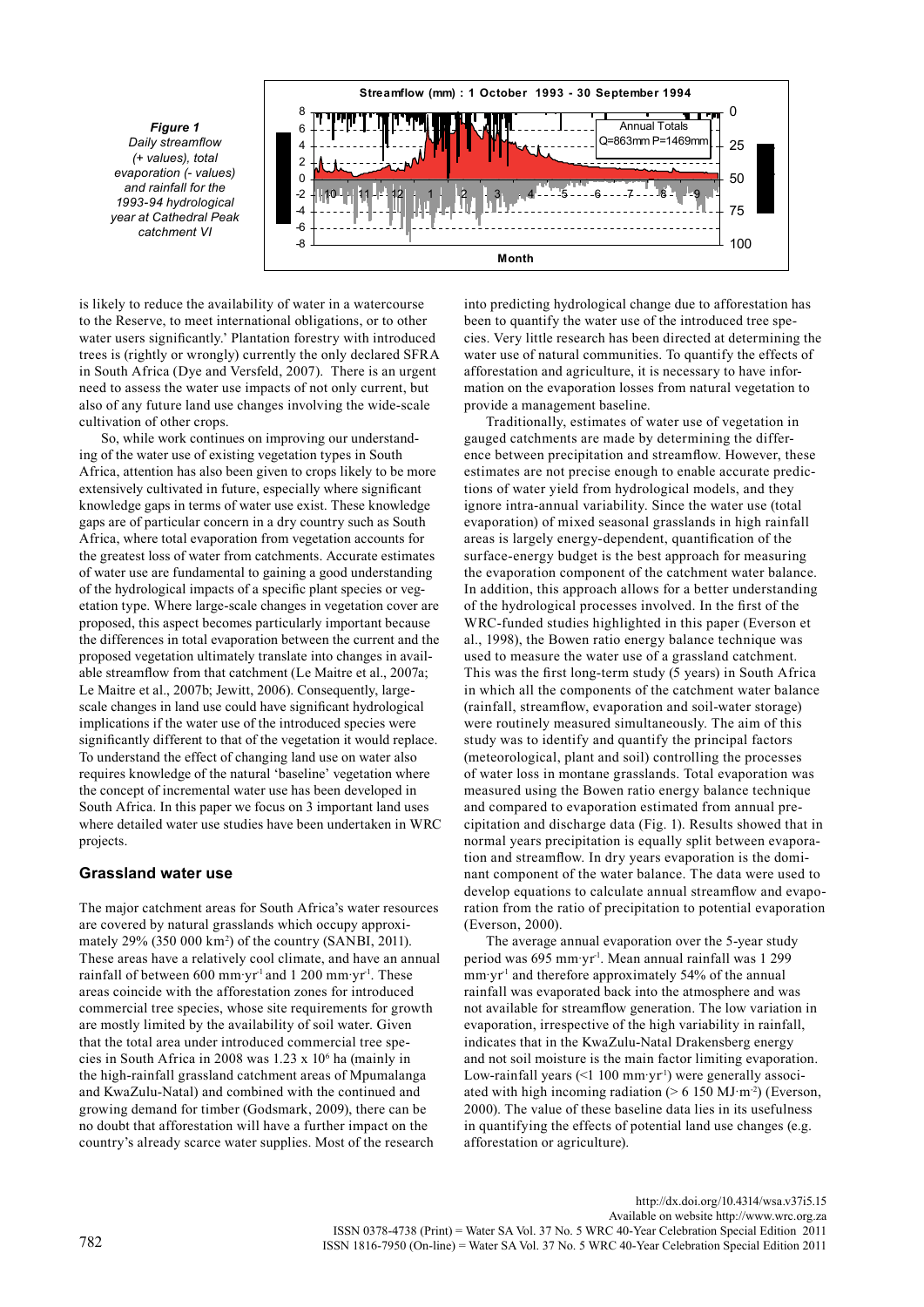

*Figure 2 A schematic representation of the potential benefits of introducing an agroforestry system on ecosystem functioning*

## **Agroforestry water use**

## **For fodder production**

Agroforestry is a land use system where woody perennial trees are deliberately used on the same land-management unit as agricultural crops and/or animals (Lundgreen and Raintree, 1982). This land use system has the potential to provide dry-season forage and fuelwood for resource-poor farmers. Research on rural small-scale farmers in KwaZulu-Natal has revealed many challenges limiting the profitability of these farming enterprises. The challenges that these farmers face include a shortage of water, expensive fertilisers, and a lack of suitable crops.

While the potential benefits of agroforestry are well documented (Fig. 2), particular aspects of these systems need to be adapted to suit the areas where they are introduced. An agroforestry system that has potential in South Africa is the farming of livestock alongside trees and crops (silvopasture). These adaptations primarily involve the selection of the ideal combinations of trees, shrubs and crops that will benefit each other, the environment and the income of the small-scale farmers. WRC studies have shown that leguminous fodder trees (A*cacia karroo* and *Leucaena leucocephala*) are able to provide quality fodder with crude protein contents of 14.7% and 18.6%, respectively, compared to 3.5% crude protein of the natural veld. In addition, temperate pasture species, *Festuca arundinacea* (tall fescue) and *Dactylis glomerata* (cocksfoot) increased fodder production in winter by 64% when compared to the natural veld. The high total fodder production obtained from alley cropping  $(682.91 \text{ kg} \cdot \text{ha}^{-1})$  compared to sole pasture cropping  $(142.60 \text{ kg} \cdot \text{ha}^{-1})$  (pasture dry matter yields based on 4 weeks' harvest interval) was a further demonstration that growing pastures in combination with tree legumes may be an appropriate fodder-production technology for smallholder farmers in communal areas.

The diurnal trends in sap flow for *Acacia karroo* for December 2008 in these agroforestry systems indicated that maximum sap-flow rates were between 10 cm·h-1 and 15 cm·h-1 for mature *Acacia* trees and consistently higher (20 cm·h-1 to 30 cm·h-1) for fast-growing young trees. The evergreen nature of the indigenous *Acacia* trees resulted in water use in all

seasons. The introduced mulberry trees had maximum sapflow rates of 10 cm $h^{-1}$  in July 2008 increasing to 25 cm $h^{-1}$  in October 2008, showing the reduced transpiration in winter due to the dry conditions and deciduous nature of the trees. By contrast *Gleditsia* had zero sap flow in July as it had shed all its leaves and maximum sap-flow rates in summer (December) of approximately 10 cm·h-1. These data showed that mulberry had a higher water use than the *Gleditsia* trees. The fact that indigenous *Acacia* exhibited high sap-flow rates in all seasons was evidence that its annual water use was higher than that of the 2 introduced deciduous species (Everson, 2009).

### **For biofuel production in a silvopastoral agroforestry system**

*Jatropha curcas*, a species from South America, elicited considerable interest in recent years as a potential income generator for small-scale farmers. The primary potential of *J. curcas* was that its seeds can be used to produce biofuel – the global demand for which is increasing dramatically as oil prices increase. A major problem with biofuel production is that it often requires large tracts of land, a resource that is becoming increasingly limited under global population increase (Parfit, 2004). However*, J. curcas* does not require arable land as it is able to grow in infertile, and moderately sodic and saline soils (Mohibbe Azam et al., 2005). It is also drought-resistant, thus able to grow in arid and semi-arid areas where it tolerates high temperatures and low soil moisture (Augustus et al., 2002). Because of these characteristics it has been used in land-reclamation and soil-erosion prevention (Openshaw, 2000). However, the extremely limited data available on its potential environmental impacts (specifically water use) necessitated further study. The water use and agronomic potential of *J. curcas* were the focus of 2 WRC studies, the first being an assessment of the water use and biophysical potential of *Jatropha curcas* (Holl et al., 2007), and the second focusing on agroforestry systems for improved food production through the efficient use of water (Everson et al., 2011).

In the first study, sap flow (transpiration) in 4-year-old and 12-year-old *Jatropha curcas* trees was measured continuously for a 17-month period at 2 sites in eastern South Africa. The heat-ratio method (Burgess et al., 2001) of the heat-pulse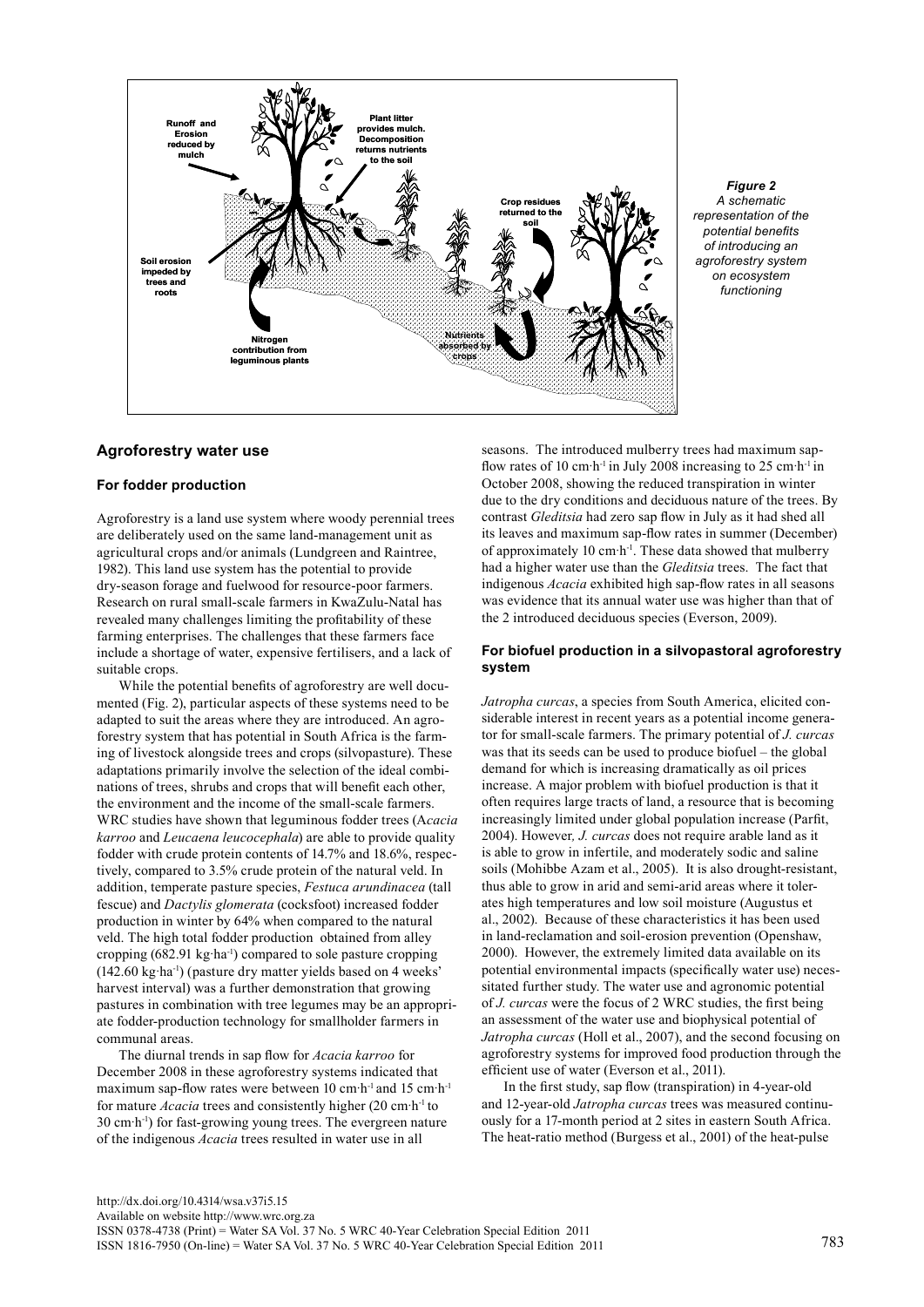*Figure 3 Diurnal variations in: (A) total evaporation (mm) above 3-year-old Jatropha curcas trees measured using the EC, SR and TV techniques, together with available energy (mm) from solar radiation (R<sub>n</sub>* – G) for a year *(Mengistu, 2008; Abraha and Savage, 2008); and (B) transpiration (mm) in 4- and 12-year-old Jatropha curcas trees measured using the HPV technique (Gush, 2008)*



velocity (HPV) technique was utilised, together with measurements of meteorological variables and soil water. Sap-flow rates varied according to tree age, season, prevailing meteorological conditions, and soil moisture levels. During the warm and wet summer months (Dec to Feb), daily transpiration averaged  $0.6$  mm·d<sup>-1</sup> and peaked at 2 mm·d<sup>-1</sup> for the 4-year-old trees, while averaging 2 mm·d<sup>-1</sup> and peaking at 5 mm·d<sup>-1</sup> to 6 mm·d<sup>-1</sup> for the 12-year-old trees (Fig. 3 A). Due to the deciduous nature of the species, water use at both sites was negligible during winter. The study concluded that the *J. curcas* trees studied were conservative in their water use, and were unlikely to transpire more water than indigenous vegetation types of the area (Gush, 2008).

In the second study, tree-grass interactions (water dynamics and plant productivity) within a *Jatropha curcas* / *Pennisetum clandestinum* (Kikuyu) silvopastoral experiment were investigated (Everson et al., 2007). Amongst a range of other measurements, monitoring of total evaporation from 3-year-old *J. curcas* trees using eddy covariance (EC), surface renewal (SR) and temperature variance (TV) techniques took place over a 12-month period (Mengistu, 2008; Abraha and Savage, 2008). Average daily *ET* ranged from <1 mm·d-1 in winter to approximately 3 mm·d<sup>-1</sup> in summer (Fig. 3 B). Preliminary results from this study also suggest that the species uses relatively little water compared to other vegetation types.

These examples illustrate the importance of providing water use data on a previously unstudied vegetation type. Before this study, a modelling approach with its inherent uncertainties was the only alternative. Modelling (e.g. with the use of crop factors and the FAO56 approach) is still a requirement to extrapolate site-specific measurements to a wider scale but the availability of some observed data to ground the subsequent assumptions significantly reduces uncertainty (e.g. see Jongschaap et al., 2009).

#### **Indigenous tree water use**

The impacts on catchment water yields, where plantations of introduced tree species (eucalyptus, pine and wattle) have replaced seasonally dormant grasslands and fynbos, have been well documented in South Africa (Scott et al., 2000; Dye and Versfeld, 2007). As a result, restrictions on further afforestation have been implemented. The total national plantation area is unlikely to significantly expand, despite continued growth

in demand for timber products. This situation has spurred increased interest in the utilisation of indigenous tree species and forests, in light of their perceived low water use, suspected higher water use efficiency, and sometimes high value of wood and other products such as traditional medicine and fruit. A WRC-funded investigation of the water use and utilisable biomass of various tree species and indigenous forests/plantations was conducted to evaluate the potential for new forms of forestry with reduced environmental impacts and more favourable ecosystem function (Dye et al., 2008).

#### **Mixed species/mixed age indigenous forests**

Estimates of water use and water use efficiency (WUE) for an entire forest (trees and undergrowth) were obtained for an evergreen mixed species/mixed age indigenous afrotemperate forest in the Southern Cape. Above-canopy total evaporation (*ET*) data were recorded using scintillometry and eddy covariance measurement systems, and compared to long-term growth data describing the increase in utilisable above-ground woody biomass. Results indicated a relatively high annual total evaporation (933 mm) in this region of relatively low potential evaporation, as a consequence of a high all-year green leaf area and an absence of drought stress. Stem-growth rates were low  $(4.2 \text{ m}^3 \cdot \text{ha}^{-1})$ ; Dye et al., 2008) compared to commercial evenaged plantations in the vicinity, reflecting the dominance of the few older, larger trees and suppression of many younger, smaller trees. Despite this low water use efficiency, an economic analysis patterned on the harvesting scheme implemented in the area (Seydack, 1995) showed that the profitability of such indigenous forests was similar to many commercial forest plantations, as a result of higher product value and lower management costs (Wise et al., 2011).

#### **Indigenous tree plantations**

Measurements of both total evaporation and sap flow in a plantation of even-aged *Afrocarpus (Podocarpus) falcatus* (Outeniqua yellowwood) in Magoebaskloof, Limpopo, showed that the trees used less than half of the available soil water originating from rainfall. The water use of the understorey vegetation was estimated to account for 66% of the total evaporation recorded in this indigenous tree system during the summer growing season. This result highlights the important role that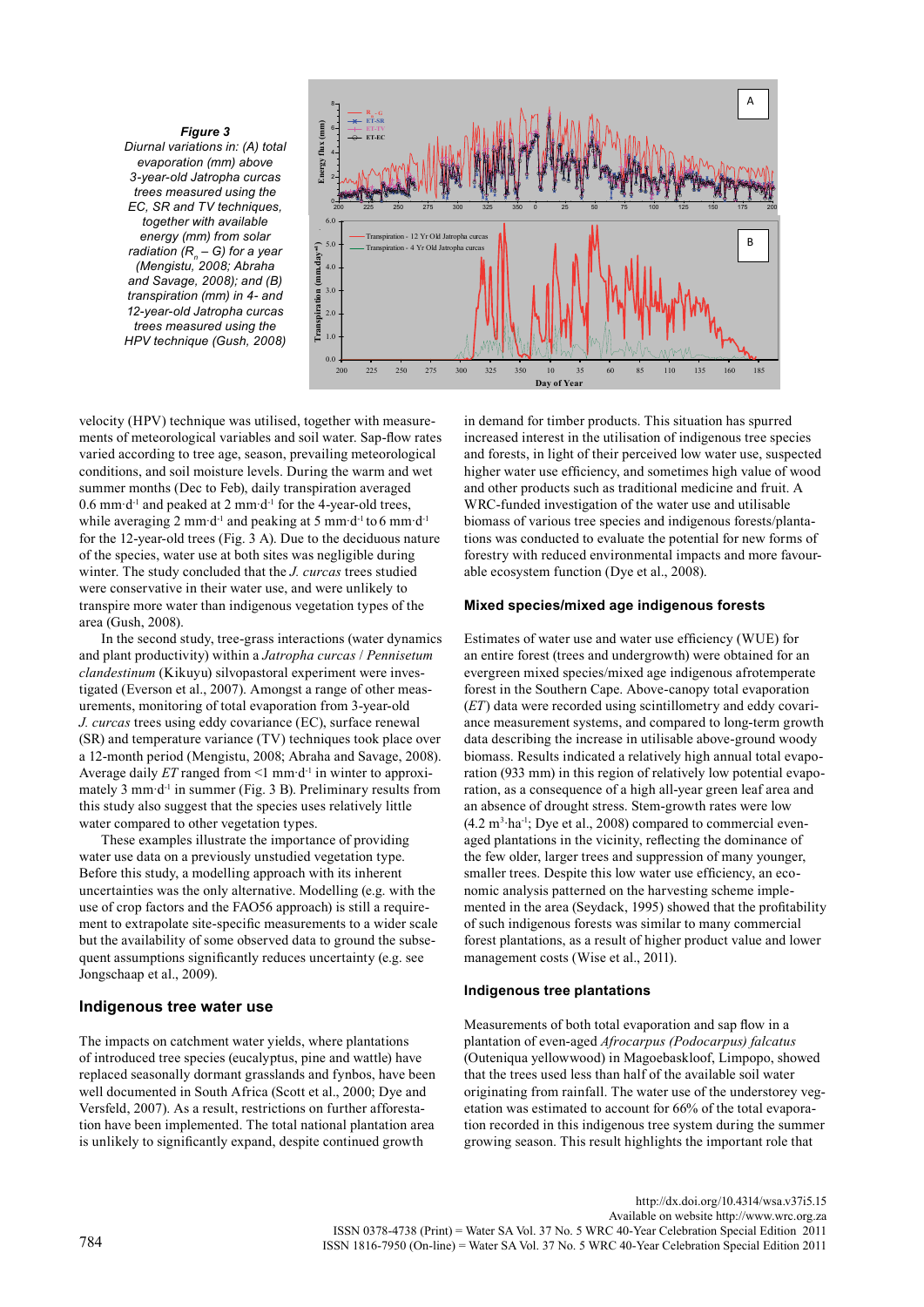stand management can play in minimising the total evaporation from low-density stands of slow-growing indigenous species with sub-optimal leaf-area index. A further important insight was the low sap-flow rate characteristic of *A. falcatus*, demonstrating the potential for selecting indigenous species with a low impact on catchment water yields.

#### **Single trees**

A number of single-tree studies of growth and sap flow have allowed comparisons of water use efficiency among a range of indigenous and introduced commercial tree species. Hourly transpiration in sample trees was recorded continuously over a full year, and compared to stem growth and height increments recorded at the start and end of the measurement period. Tree age was variable, but mostly between 3 years and 6 years. While the water use efficiency of introduced commercial tree species was shown to be variable, reflecting differences in species, age and site, it was nevertheless clear that the comparable productive green water use efficiency of the 6 species of indigenous trees was relatively low (Gush and Dye, 2009). The results for the indigenous species need to be confirmed in high-density stands, but suggest that while water use efficiency is lower than for introduced commercial tree species, this is also associated with relatively low water use in indigenous tree species (Fig. 4).

Preliminary studies of water use and growth based on a limited range of indigenous forests, plantations and single trees have convincingly demonstrated the potential for new forms of forestry based on indigenous species that may supplement commercial forests where environmental concerns exist. Compared to introduced tree species, indications are that indigenous species use substantially less water, show a lower water use efficiency, and grow more slowly. However, advantages to such indigenous systems potentially include lower management costs, higher product values, a wider range of non-wood products and a lower hydrological impact which is often not accounted for in economic assessments. Possible applications of these results include the establishment of indigenous trees on sensitive sites (riparian zones, water-stressed catchments, land cleared of alien plants, land with a high erosion risk, degraded forest) to improve land management, protect biodiversity, help sustain catchment water yields and bring additional income to land-owners.

## **Looking back**

Water use concerns, primarily associated with the rapid expansion of the commercial forestry industry, led to the initiation of catchment hydrological research in South Africa in 1935. This resulted in the establishment of a number of hydrological research stations in the high-rainfall regions of the country, and initiated the era of paired catchment experiments. Long-term paired-catchment trials aimed at assessing the impacts on streamflow associated with land use changes (primarily afforestation with introduced plantation tree species) were conducted over a period of approximately 50 years (Scott et al., 2000). This period was initially characterised by data-capture efforts, with little focus on wider-scale and more strategic aspects such as integrated water resource management. However, once sufficiently long data sets had been accumulated, detailed analyses were subsequently carried out, resulting in the development of a number of tools, such as the CSIR curves (Scott and Smith, 1997), to estimate the impacts of afforestation on streamflow at larger scales. Research during



#### *Figure 4*

*A comparison between 1-year stem mass increment and 1-year total sap flow, for introduced commercial plantation trees (Olbrich et al., 1996; Dye et al., 2001) and selected South African indigenous trees (Gush and Dye, 2009)*

this period was still based on a catchment water-balance approach, where streamflow changes associated with particular treatments to the catchment were the primary interest, as opposed to an understanding of the individual hydrological processes causing those streamflow changes. This prompted Bosch and Von Gadow (1990) to caution that catchment experimental results should be utilised for broad-scale decisionmaking only, and that decisions at a finer scale required more detailed understanding of aspects such as seasonal effects and variation in ET*.* Scott et al. (1999) concluded that streamflow response was an integration of all hydrological processes in the catchment, and that individual processes were therefore likely to remain inadequately explained in paired catchment comparisons. Consequently, in the late 1980s/early 1990s, direct measurements of various hydrological processes started to receive more attention. At the same time, greater recognition emerged of the significance of evaporative losses from land surfaces in South Africa, and a need arose to assess these losses (Dye and Bosch, 2000). Researchers recognised the importance of understanding entire catchment hydrological processes and the impact of land use on all these processes, specifically the link between streamflow and evaporative losses from surfaces. Consequently, by the mid-1990s micrometeorological methods such as the Bowen ratio energy balance and eddy covariance techniques were increasingly applied to estimate evaporative losses from land surfaces. Advances in technology (computers, etc.) required to process the vast amounts of data generated by these techniques, as well as the availability of specialist expertise, facilitated the estimation of total evaporation in this way. It was also around this time that the concepts of 'blue' and 'green' water were first introduced (Falkenmark et al., 1999). 'Green' water represents transpiration (beneficial) and evaporation (non-beneficial) losses from surfaces, while 'blue' water represents streamflow and groundwater recharge. Within the same decade, the National Water Act (Act No. 36 of 1998) was promulgated, which required that 'water resources be managed, protected and used (developed, conserved and controlled) in an equitable way which is beneficial to the public'. This effectively enacted the need to understand transpiration (plant water use) and evaporative losses from different land uses, especially since it was proposed that water be managed at a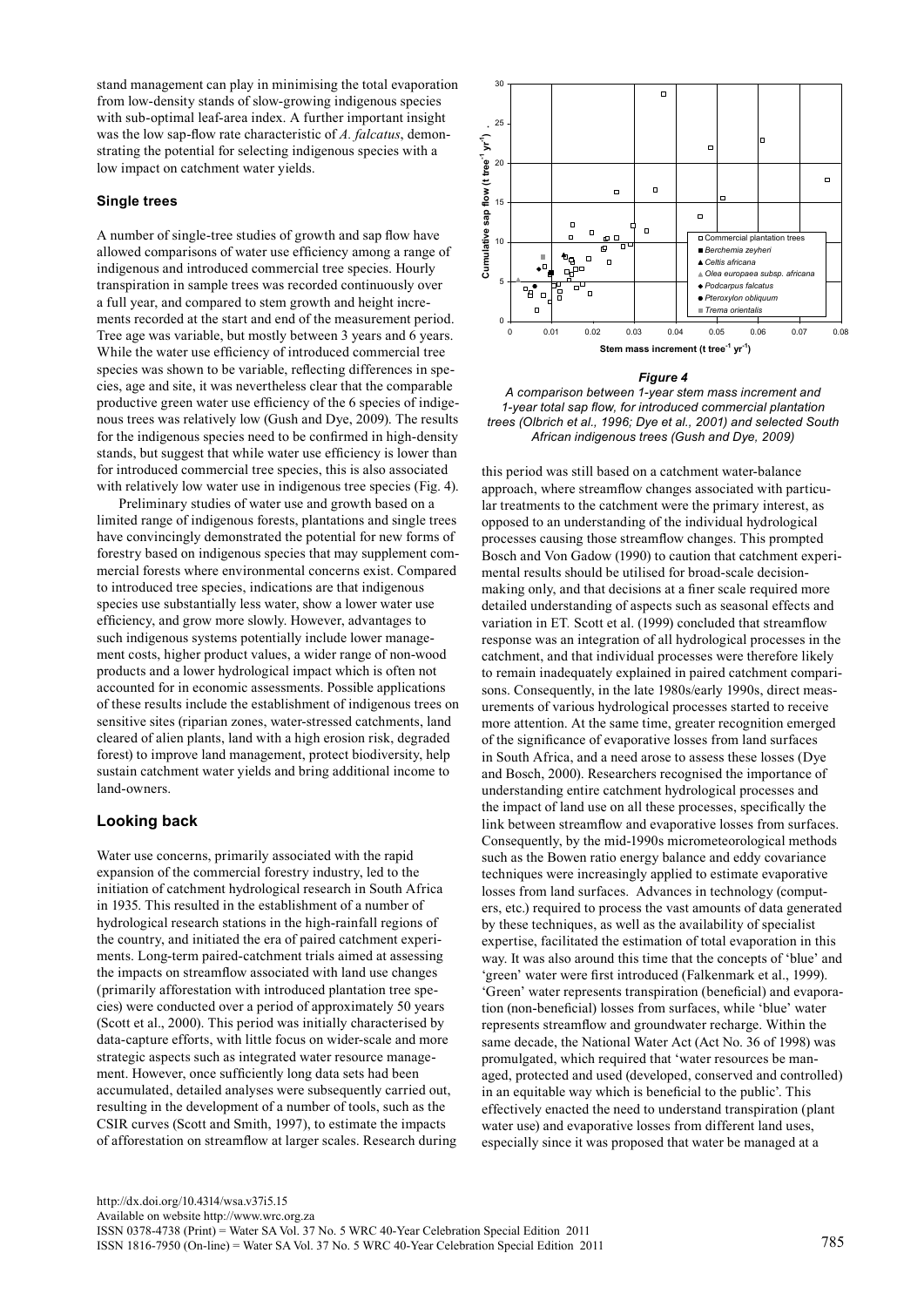

catchment level. At the same time a need for greater integration of land, water and ecological resources was identified, for catchment management to be effectively implemented (*National Water* Resource *Strategy (*NWRS) – DWAF, 2004). The implementation of integrated water resource management (IWRM) is not without its own challenges (Biswas, 2004), particularly the availability of adequate data and information to facilitate decision-making. In this respect, a limitation in the quantification of green water losses for IWRM was the fact that most techniques only quantified the losses provided by 'point' estimates of total evaporation. This exacerbated the problem of extrapolating these losses to larger scales. However, with the introduction to South Africa in early 2000 of more spatially representative measurement techniques such as scintillometry (Savage et al., 2010), as well as remote sensing-based evaporation estimation techniques (Jarmain et al., 2009), assessment and verification of the impacts of land use on water resources over wider spatial scales became achievable (Fig. 5). This created opportunities for spatially distributed data on evaporation losses to be integrated with streamflow and rainfall data, thereby facilitating IWRM.

## **Looking forward**

The environmental challenges facing future researchers and water resource managers are represented by the 'rim' of the wheel illustrated in Fig. 6. In order to meet these challenges, it is essential that the 'hub' of the wheel functions effectively, with a smooth interface ('the cogs') between good governance, research funding and capacity-building which are ultimately all inter-dependent (Fig. 6). Increasing population pressures on land and water resources in South Africa are set to continue into the future as growing demand for products and resources exceeds the capacity of present land use systems. An improvement in efficiency of land use systems

is required to maximise the use of scarce water resources in particular, to increase productivity and minimise resource degradation. A detailed understanding of the impacts of land-management practices on watershed services (streamflow, sediment yield and water quality) and the study of their ecosystem processes is necessary to quantify resource utilisation and attain maximum efficiencies. Studies on a wider range of sites are required to obtain a greater level of precision in estimating the hydrological impacts of land use systems at a catchment scale. Such information is required to permit improved decision-making on optimal land use. South Africa encompasses a wide range of climate, soil conditions, and land use practices, and the large variety of permutations ensure that much remains to be investigated. Improvements in evaporation-measurement systems are required to make such assessments less costly, less intensive, and more practical for wider deployment. Future work is likely to see a greater emphasis on the use of remote-sensing techniques to improve the measurement of spatial evaporation at catchment scale. Validation studies at ground level will remain crucial to prove the accuracy of new techniques.

Global climate change is a challenge faced by all the countries of the world and it is generally recognised that water is one of the primary resources which will be impacted in an already water-scarce country such as South Africa (Fig. 6). Clearly the challenges faced by the South African water sector will be compounded by the uncertainties and risks associated with the increasing periodicity of droughts and floods.

Bioenergy in all its different forms is seen as a future solution to the reduction of greenhouse gas emissions in South Africa. Biofuels and biogas are options that are being researched and proposed by the South African Government through identification of optimal growing areas that will not conflict with food production and water supply (Fig. 6). This will require spatial mapping using technologies such as remote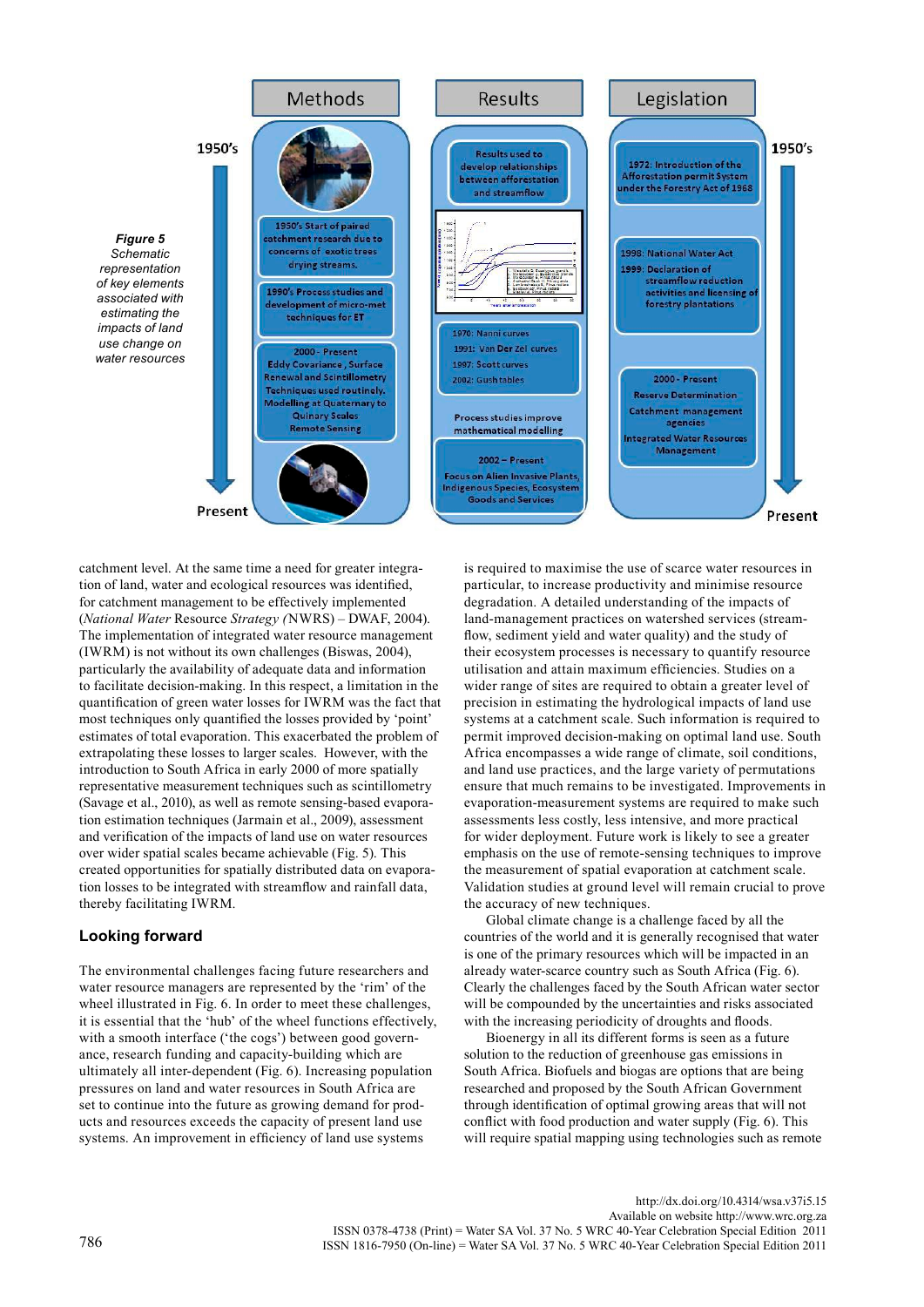

*Figure 6 Challenges facing the management of land and water resources in South Africa for the next 40 years* 

sensing, extensive knowledge of crop water use and the application of hydrological modelling to predict the impacts of planting biofuels on water resources. In the case of biogas, the need for integrative crop, livestock and energy solutions will be necessary to alleviate poverty of resource-poor farmers. Research on the potential of agroforestry systems as a possible solution needs to be a priority in the future. Agroforestry can also reduce the impacts of overgrazing (Fig. 6) by providing alternative fodder for livestock and promoting food security by provision of fruit and nuts.

South Africa is faced with unique challenges in the prevention of water pollution. The extent of this problem is compounded by the mining industry (acid mine drainage); agriculture (non-point source pollution); non-compliance of municipal wastewater treatment plants combined with increasing abstraction; rapidly increasing population growth; urbanisation and increased water abstractions. As a result, a 'waterquality crisis' of unprecedented proportions in South Africa's history is facing the country (Fig. 6). This will only be solved through strong legislative mechanisms, political will, good governance and research. From a plant water use perspective further research on the use of trees with the potential to use excess water in mining areas, waste-disposal sites and in riparian buffer strips is required to ameliorate the impacts of high pollution loads.

Morris (2011) noted that the global importance of the ecosystem services provided by rangelands (e.g. water and nutrient cycling, fodder and energy production, erosion control, carbon sequestration, biological diversity) has not yet been fully recognised. In addition, the links between the different components of multifunctional rangelands have received little research attention. Since livestock production is already an important component of many smallholder farming systems, farmers need to develop innovative ways to capitalise on the use of low-cost natural resources to increase production and food security (Fig 6). Research also needs to address ways to overcome the potentially negative impacts (e.g. erosion and loss of biodiversity) of unsustainable grazing and fire regimes on the quality and quantity of watershed services.

The large-scale invasion of previously pristine catchments by invasive alien plants (IAPs) has been shown to reduce streamflow more than that which would occur under naturally vegetated conditions. This is attributed to the faster growing rates (additional biomass) and water use efficiency attributed to alien species. The Working for Water Programme (Turpie et al., 2008) is a good example of an innovative solution to returning rivers to their natural flow regimes through the removal of invasive alien plants, thus increasing the runoff from the catchment and, to a lesser extent generally, the yield of the dams. However, there are still many unanswered questions on the best management practices to restore and rehabilitate these degraded catchments after removal of invasive alien plants (Fig. 6). Amongst other things, there is a need for further work on the impacts of IAPs on groundwater, as well as the water use efficiency of different replacement land use/vegetation types, taking into account the impact of their selection and management on the quality and quantity of watershed services.

South Africa's innovative job-creation programme for the removal of invasive alien plants embedded in the Working for Water (WfW) Programme has formed the ground-breaking basis for the initiative on 'Rewards for Ecosystem Services'. The pilot project, whereby rural communities were paid for rehabilitating degraded catchment areas, was originally funded by DWA, but since April 2011 the WfW Programme has been administered by DEA. This innovation needs further research on potential indicators for 'Rewards for Ecosystem Services' (e.g. water quality, water quantity, runoff and basal cover). In addition, the capacity of communities to monitor the impacts of rehabilitation on water resources needs to be included in future research projects.

From the preceding list of challenges it is clear that scientists in South Africa are faced with a multitude of interconnected challenges which will ultimately depend on the 'cogs' of good research (including blue sky research and access to funding), capacity-building and good governance at all government levels. These will have a positive impact on water resource planning and management for the effective implementation of the National Water Act (1998).

## **References**

- ABRAHA MG and SAVAGE MJ (2008) Seasonal Water Use Assessment of *Jatropha curcas*. Unpublished report, University of Kwa-Zulu-Natal, Pietermaritzburg, South Africa.
- AUGUSTUS GDPS, JAYUBALAN M and SEILER GJ (2002) Evaluation and bioinduction of energy components of *Jatropha curcas. Biomass Bioenerg.* **23** 161-164.
- BISWAS AK (2004) Integrated water resources management: A reassessment. *Water Int*. **29** (5) 248-256.
- BOSCH JM and VON GADOW K (1990) Regulating afforestation for water conservation in South Africa. *S. Afr. For. J.* **153** 41-54.
- BRAUMAN KA, DAILY GC, DUARTE TK and MOONEY HA (2007) The nature and value of ecosystem services: An overview highlighting hydrologic services. *Ann. Rev. Environ. Resour.* **32** (1) 67-98.
- BURGESS SSO, ADAMS MA, TURNER NC, BEVERLY CR, ONG CK, KHAN AAH and BLEB TM (2001) An improved heat pulse method to measure low and reserve rates of sap flow in woody plants. *Tree Physiol.* **21** 589-598.
- DWAF (DEPARTMENT OF WATER AFFAIRS AND FORESTRY (DWAF) (2004) National Water Resource Strategy (1<sup>st</sup> edn.). September 2004. Department of Water Affairs and Forestry, Pretoria, South Africa.
- DYE PJ and BOSCH JM. (2000) Water, wetlands and catchments In: Owen DL (ed.) *South African Forestry Handbook*. South African Institute of Forestry. 567-573.